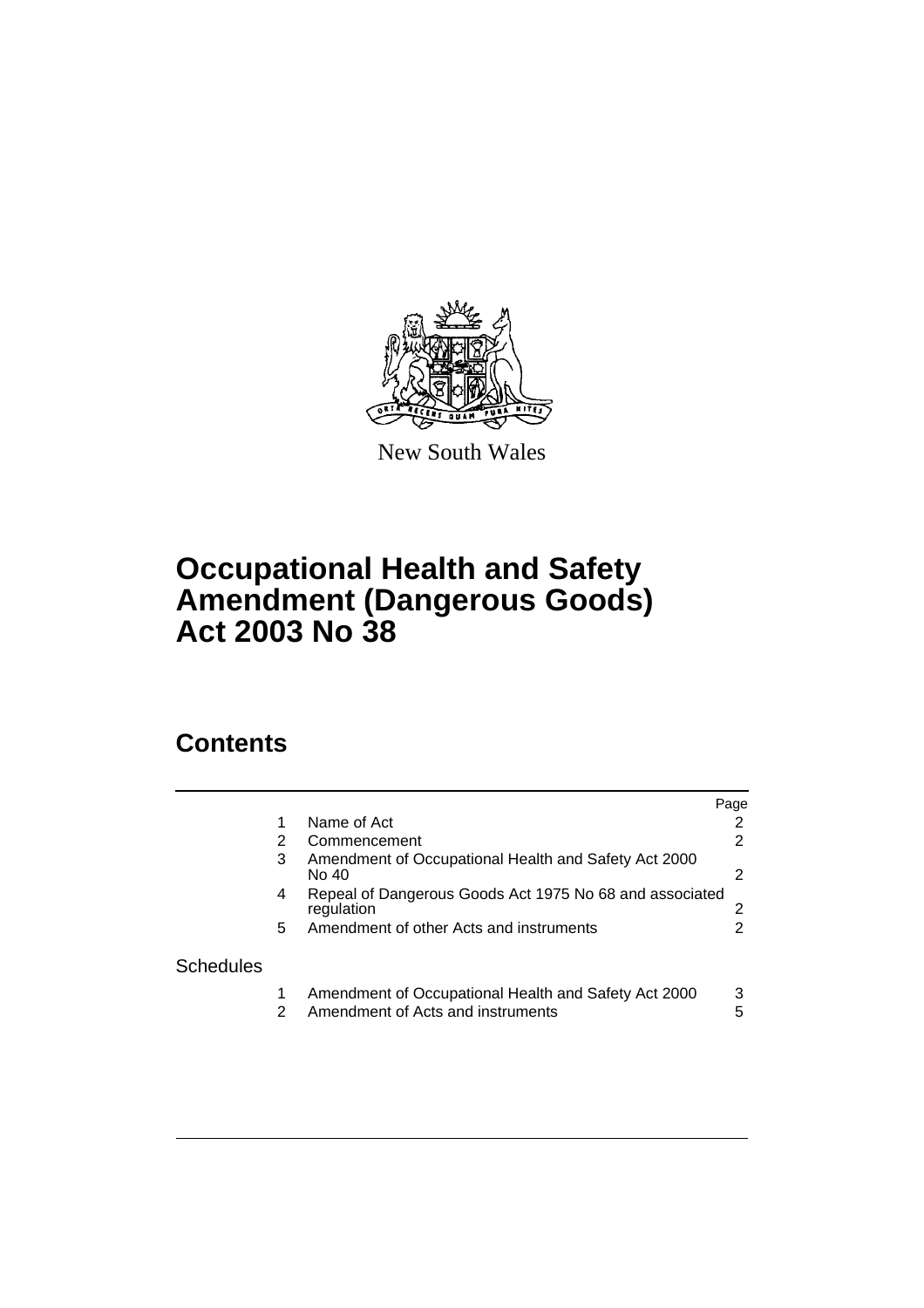

New South Wales

# **Occupational Health and Safety Amendment (Dangerous Goods) Act 2003 No 38**

Act No 38, 2003

An Act to amend the *Occupational Health and Safety Act 2000* with respect to dangerous goods; to repeal the *Dangerous Goods Act 1975*; and for other purposes. [Assented to 22 July 2003]

See also Explosives Act 2003.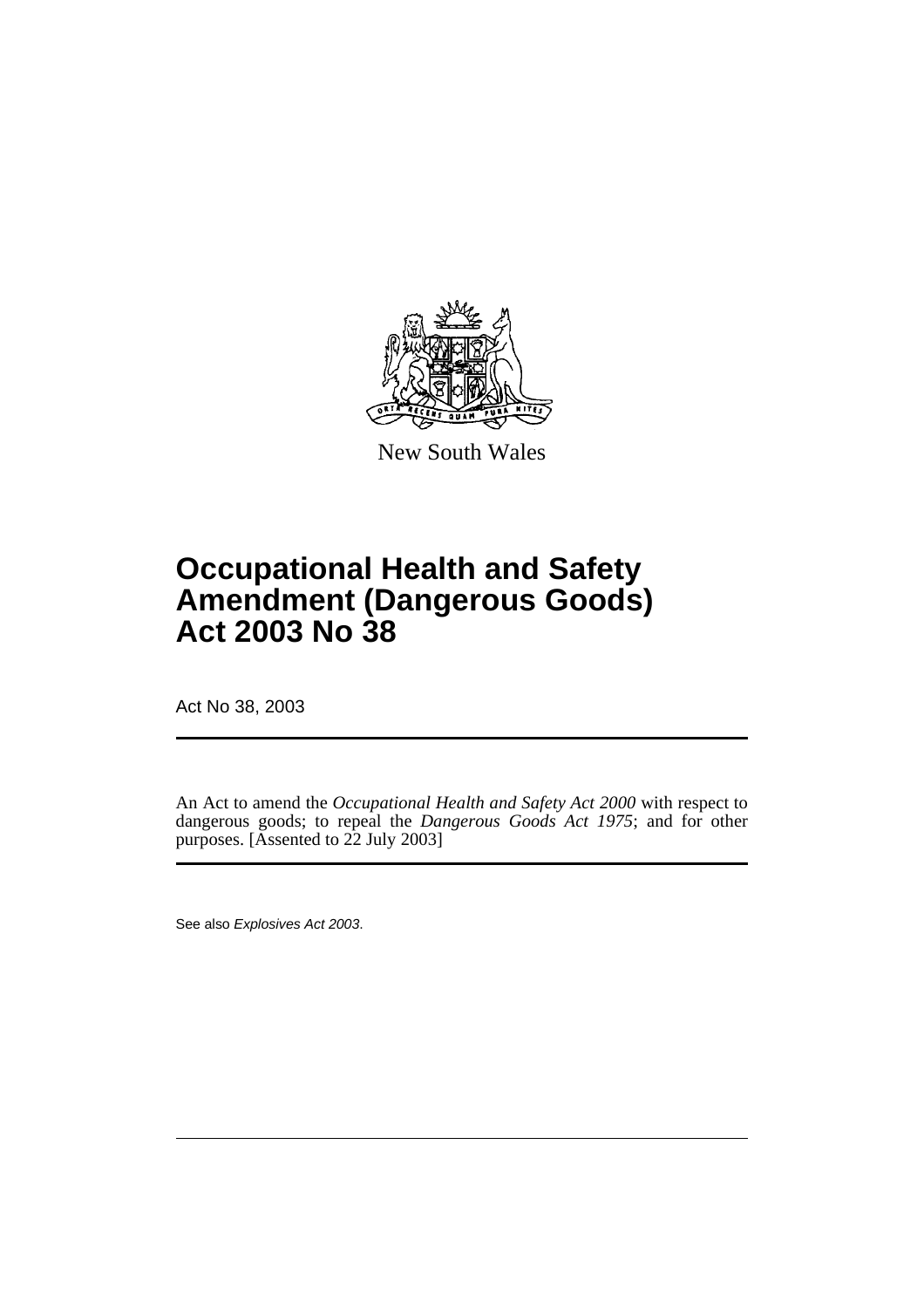## <span id="page-2-0"></span>**The Legislature of New South Wales enacts:**

#### **1 Name of Act**

This Act is the *Occupational Health and Safety Amendment (Dangerous Goods) Act 2003*.

#### <span id="page-2-1"></span>**2 Commencement**

This Act commences on a day or days to be appointed by proclamation.

# <span id="page-2-2"></span>**3 Amendment of Occupational Health and Safety Act 2000 No 40**

The *Occupational Health and Safety Act 2000* is amended as set out in Schedule 1.

#### <span id="page-2-3"></span>**4 Repeal of Dangerous Goods Act 1975 No 68 and associated regulation**

The *Dangerous Goods Act 1975* and the *Dangerous Goods (General) Regulation 1999* are repealed.

# <span id="page-2-4"></span>**5 Amendment of other Acts and instruments**

The Acts and instruments specified in Schedule 2 are amended as set out in that Schedule.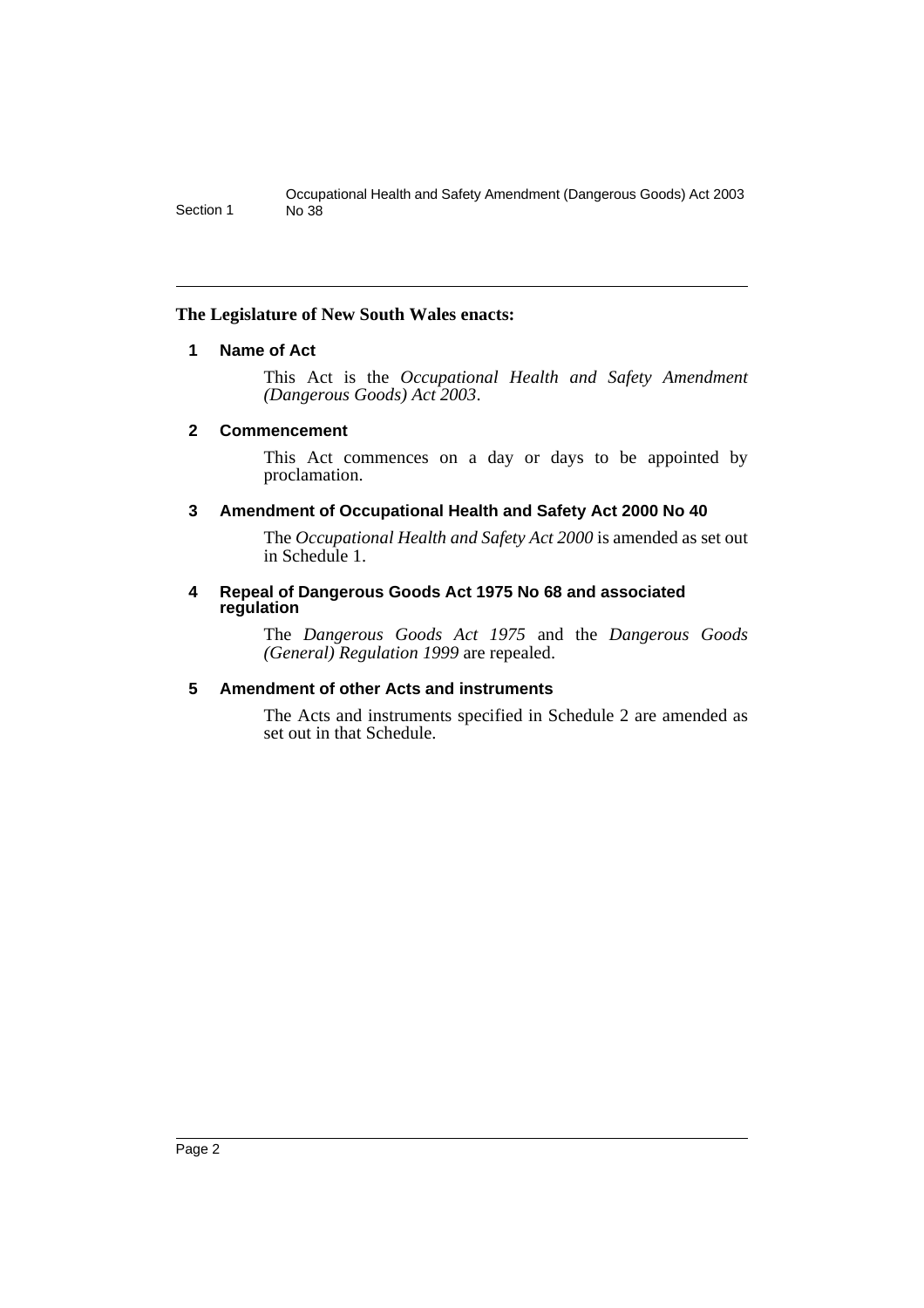Amendment of Occupational Health and Safety Act 2000 Schedule 1

# <span id="page-3-0"></span>**Schedule 1 Amendment of Occupational Health and Safety Act 2000**

(Section 3)

#### **[1] Section 3 Objects**

Omit section 3 (h). Insert instead:

(h) to deal with the impact of particular classes or types of dangerous goods and plant at, and beyond, places of work.

#### **[2] Section 4 Definitions**

Omit paragraph (b) from the definition of *associated occupational health and safety legislation*.

#### **[3] Section 135A**

Insert after section 135:

#### **135A Dangerous goods—extension of Act**

(1) In this section:

#### *dangerous goods* means:

- (a) substances or articles subject to a national standard declared by the National Occupational Health and Safety Commission under section 38 of the *National Occupational Health and Safety Commission Act 1985* of the Commonwealth, and
- (b) any other substances or articles that are a risk to public safety.

*handling*, in relation to dangerous goods, includes conveying, manufacturing, processing, possessing, using, preparing for use, treating, dispensing, packing, selling, offering for sale, supplying, transferring, loading and unloading, rendering harmless, abandoning, destroying and disposing of dangerous goods.

*storing* includes storing as a bailee or in any other capacity.

(2) The regulations may declare that specified dangerous goods (whether or not at a place of work) are dangerous goods to which this section applies. Any such declaration may provide that those substances or articles are not dangerous goods to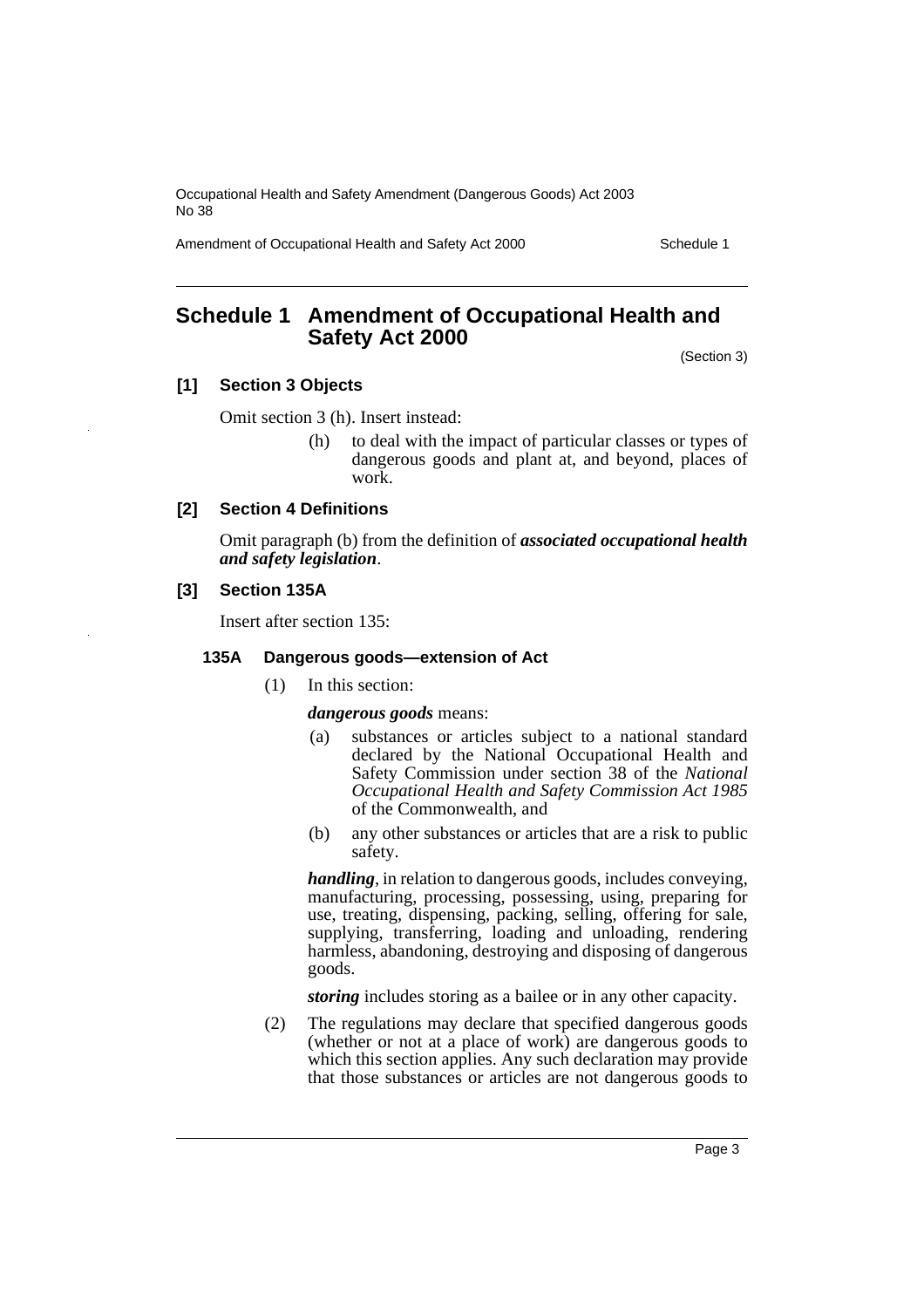Schedule 1 Amendment of Occupational Health and Safety Act 2000

which this section applies at premises that are not a place of work unless the quantity of those goods at those premises exceeds a minimum quantity prescribed by the regulations.

- (3) The following provisions of this Act extend to dangerous goods to which this section applies even though the goods are not at a place of work or are not for use at work:
	- (a) Division 4 (Ancillary provisions) of Part 2,
	- (b) Part 3 (Regulations) and Part 4 (Industry codes of practice),
	- (c) Divisions 1, 2 and 4 of Part 5 (Investigations) and Part 6 (Investigation, improvement and prohibition notices).
- (4) For the purposes of the application of those provisions:
	- (a) a reference to work includes a reference to storing or handling dangerous goods to which this section applies, and
	- (b) a reference to a place of work includes a reference to the premises at or in which the dangerous goods to which this section applies are stored or handled, and
	- (c) a reference to occupational health and safety (however expressed) includes a reference to public health and safety.
- (5) This section does not affect the application of this Act to dangerous goods apart from the operation of this section.

#### **[4] Schedule 3 Savings, transitional and other provisions**

Insert at the end of clause 1 (1):

*Occupational Health and Safety Amendment (Dangerous Goods) Act 2003*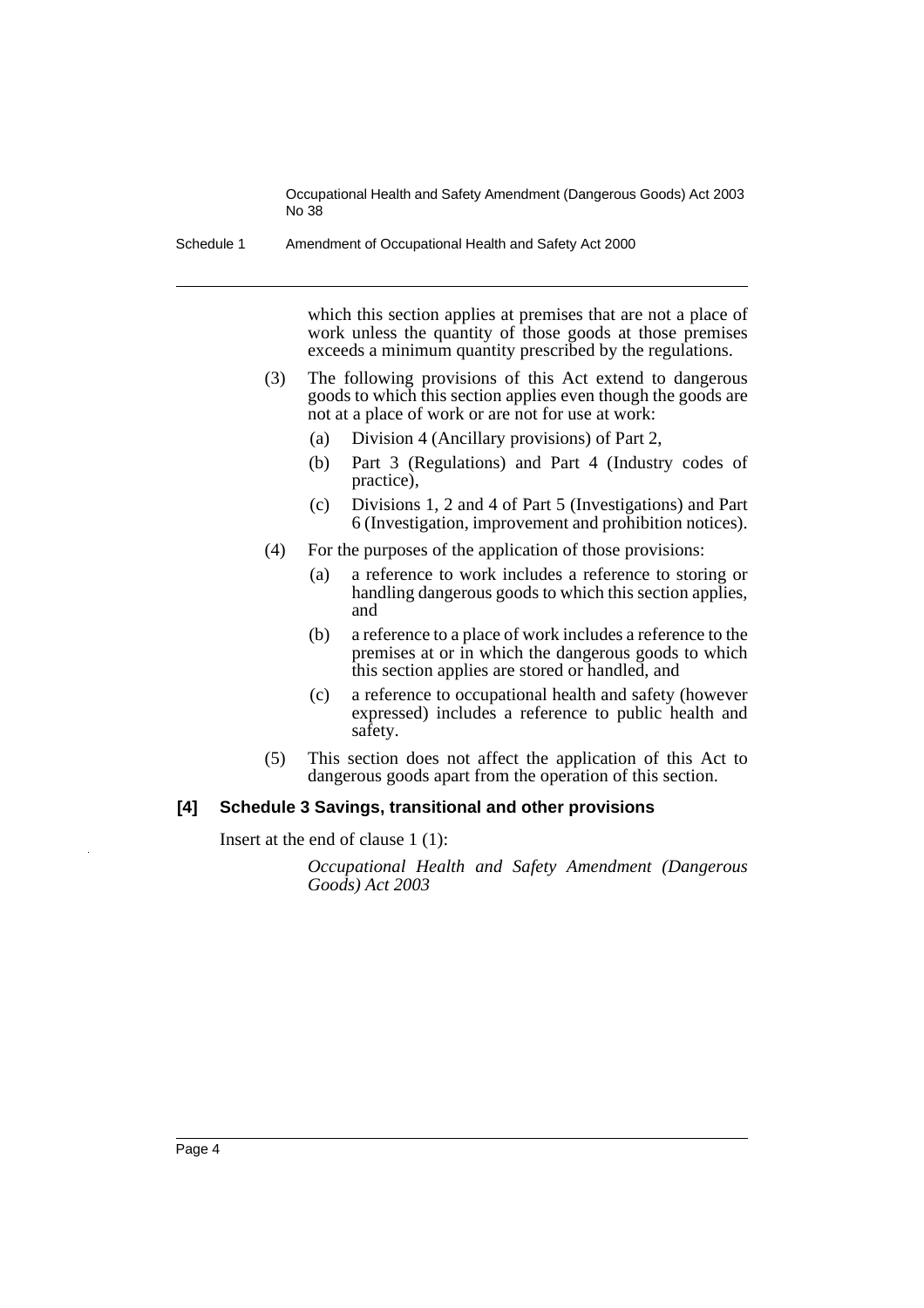Amendment of Acts and instruments Schedule 2

# <span id="page-5-0"></span>**Schedule 2 Amendment of Acts and instruments**

(Section 5)

#### **2.1 Clean Waters Regulations 1972**

#### **Regulation 2 Definitions**

Omit the definition of *dangerous goods* in Regulation 2 (1).

Insert instead:

*dangerous goods* has the same meaning as in the *Road and Rail Transport (Dangerous Goods) Act 1997*.

## **2.2 Coal Mines (General) Regulation 1999**

#### **Clause 39 Identification of pipelines**

Omit "*Dangerous Goods Act 1975*".

Insert instead "*Road and Rail Transport (Dangerous Goods) Act 1997*".

#### **2.3 Commercial Vessels (Certificates of Competency and Safety Manning) Regulation 1986**

#### **Clause 4 Definitions**

Omit the definition of *dangerous goods* in clause 4 (1).

Insert instead:

*dangerous goods* has the same meaning as in the *Road and Rail Transport (Dangerous Goods) Act 1997*.

# **2.4 Dangerous Goods (Gas Installations) Regulation 1998**

**[1] Clause 5 Liquefied petroleum gas and natural gas prescribed as dangerous goods**

Omit the clause.

#### **[2] Clause 6 Regulation not to apply to certain gas installations**

Omit "under the *Gas Supply Act 1996*" from clause 6 (a).

#### **[3] Dictionary**

Omit "the *Dangerous Goods Act 1975*" from the definition of *the Act*. Insert instead "the *Gas Supply Act 1996*".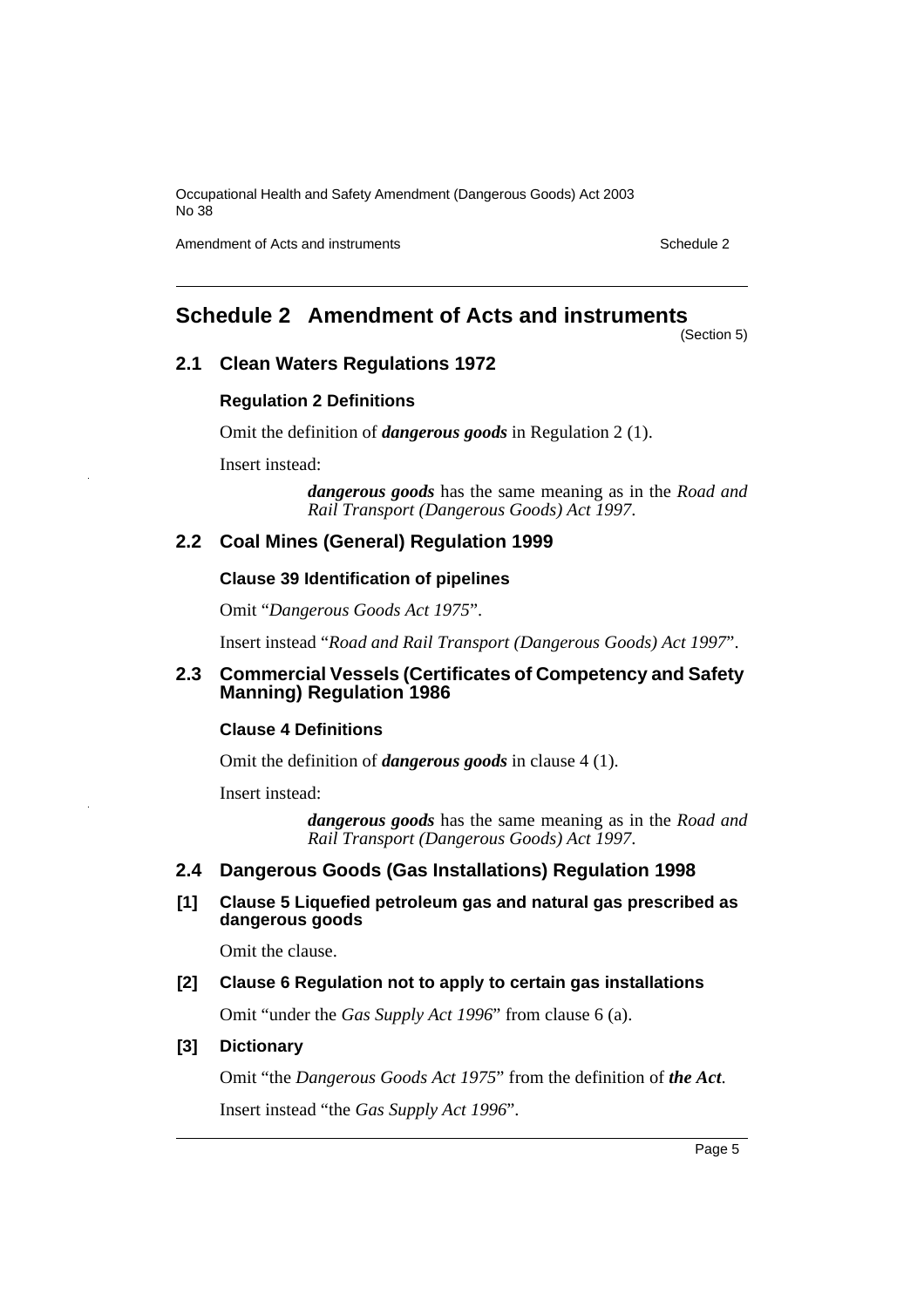Schedule 2 Amendment of Acts and instruments

# **2.5 Fair Trading Act 1987 No 68**

#### **[1] Schedule 1 Paramount legislation**

Omit "*Dangerous Goods Act 1975*".

#### **[2] Schedule 1**

Insert in alphabetical order "*Explosives Act 2003*".

**[3] Schedule 2 Acts prohibiting or regulating the supply of goods** Omit "*Dangerous Goods Act 1975*".

# **[4] Schedule 2**

Insert in alphabetical order "*Explosives Act 2003*".

### **2.6 Fines Act 1996 No 99**

**[1] Schedule 1 Statutory provisions under which penalty notices issued**

Omit "*Dangerous Goods Act 1975*, section 43A".

# **[2] Schedule 1**

Insert in appropriate order "*Explosives Act 2003*, section 34".

# **2.7 Firearms Act 1996 No 46**

#### **Section 4 Definitions**

Omit "*Dangerous Goods Act 1975*" from the definition of *explosive* in section  $4(1)$ .

Insert instead "*Explosives Act 2003*".

# **2.8 Firearms (General) Regulation 1997**

#### **Clause 108 Exemption relating to officers and employees of certain government agencies**

Omit "*Dangerous Goods Act 1975*" from clause 108 (1).

Insert instead "*Explosives Act 2003*".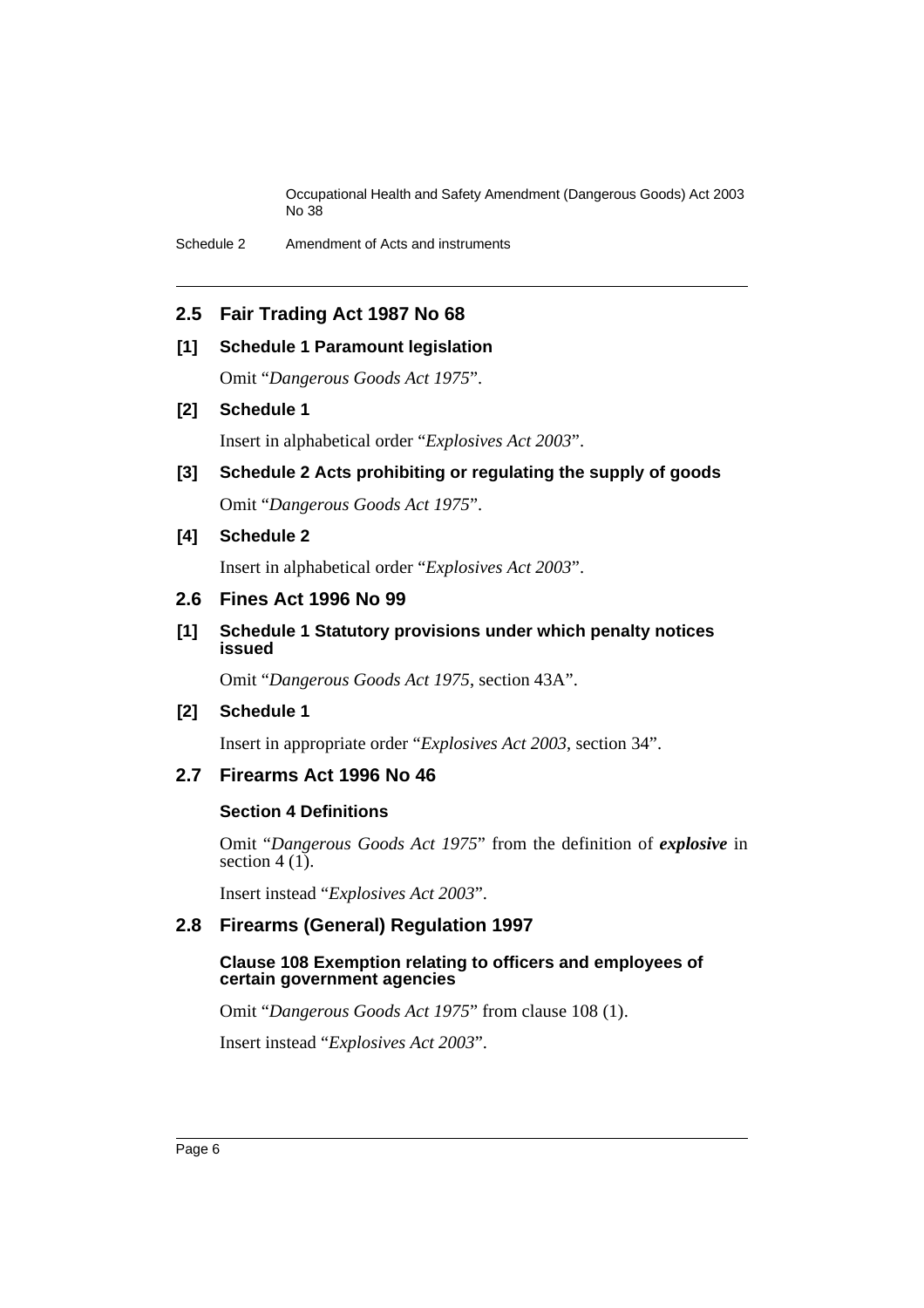Amendment of Acts and instruments Schedule 2

# **2.9 Freedom of Information Regulation 2000**

#### **Schedule 4 Public offices**

Omit the matter relating to the Chief Inspector of Dangerous Goods from Part 2.

#### **2.10 Gas Supply Act 1996 No 38**

#### **[1] Section 77 Inspectors**

Omit "administering section 31 of the *Dangerous Goods Act 1975*" from section 77 (1).

# **[2] Section 83 Regulations**

Insert after section 83 (2) (g):

(g1) autogas installations and the carrying out of autogas work.

#### **[3] Schedule 2 Savings, transitional and other provisions**

Insert at the end of the Schedule with appropriate Part and clause numbers:

# **Part Provisions consequent on enactment of Occupational Health and Safety Amendment (Dangerous Goods) Act 2003**

#### **Saving of regulation**

- (1) The *Dangerous Goods (Gas Installations) Regulation 1998* is taken to be a regulation made under this Act.
- (2) For the purposes of Part 3 of the *Subordinate Legislation Act 1989*, the *Dangerous Goods (Gas Installations) Regulation 1998* is taken to have been published on the commencement of this clause.

#### **Saving of appointment of inspectors**

A person appointed as an inspector under section 77 (1) of this Act and holding office as such immediately before the amendment of that section by the *Occupational Health and Safety Amendment (Dangerous Goods) Act 2003* is taken to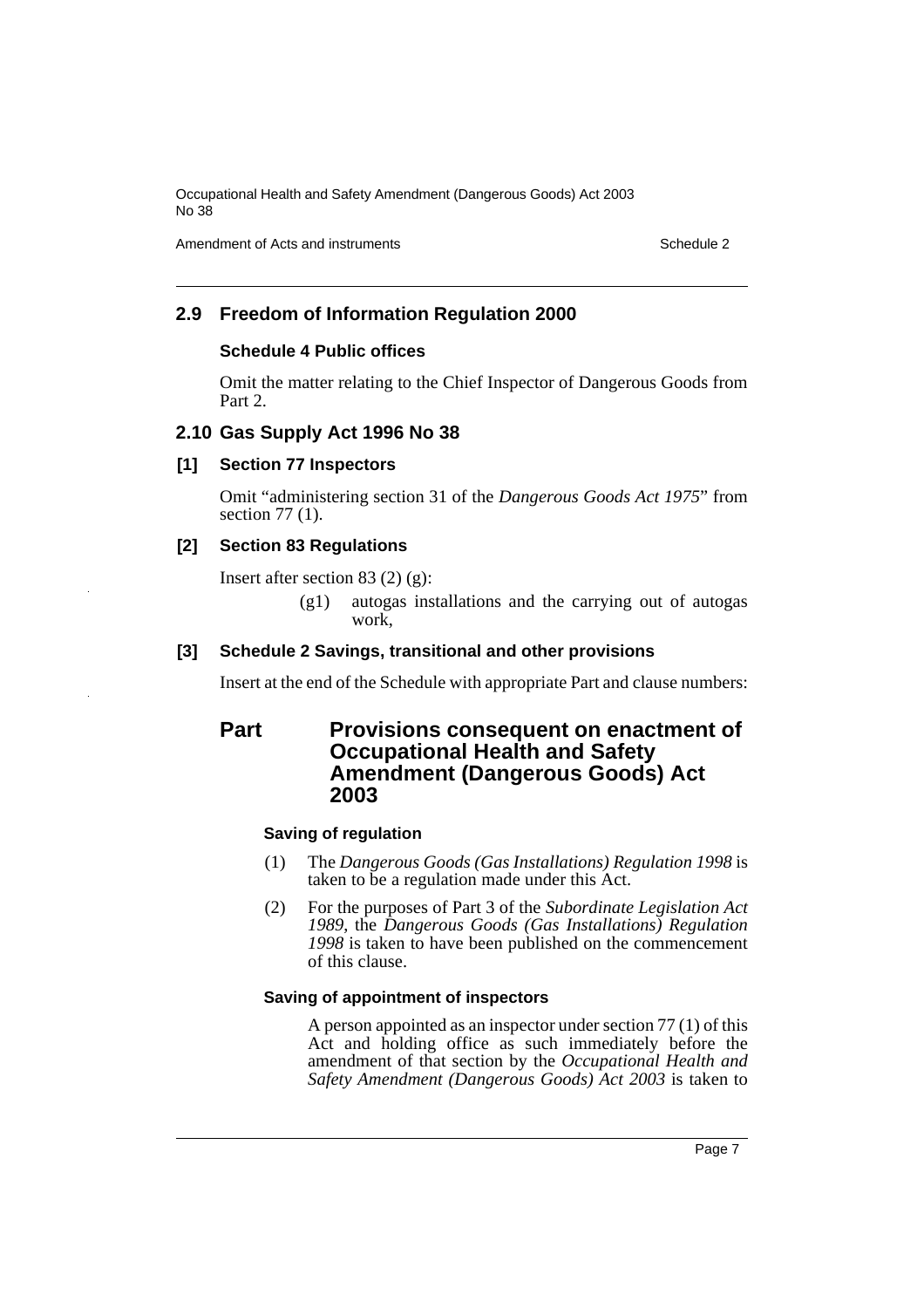Schedule 2 Amendment of Acts and instruments

have been appointed to that office under that section as so amended.

#### **[4] Dictionary**

Insert in appropriate order:

*autogas installation* means a system of pipes and associated equipment that forms part of a vehicle, vessel or machine and that is designed to convey liquefied petroleum gas or natural gas to an internal combustion engine that is installed in, or forms part of, the vehicle, vessel or machine.

*autogas work* means work involved in:

- (a) the installation, alteration, extension or repair of an autogas installation, or
- (b) the connection of a gas cylinder to, or the disconnection of a gas cylinder from, an autogas installation.

# **2.11 Home Building Act 1989 No 147**

#### **Section 135 Proceedings for certain offences under other Acts**

Omit section 135 (a).

# **2.12 Home Building Regulation 1997**

# **Clause 9 "Relevant law" regulating gasfitting or plumbing work**

Omit "*Dangerous Goods Act 1975* (gas cylinders)" and "*Dangerous Goods Regulation 1978*" from clause 9 (a).

#### **2.13 Law Enforcement (Powers and Responsibilities) Act 2002 No 103**

#### **Schedule 2 Search warrants under other Acts**

Omit "*Dangerous Goods Act 1975*, section 42".

#### **2.14 Licensing and Registration (Uniform Procedures) Act 2002 No 28**

#### **[1] Schedule 1 Licences to which Part 2 of Act applies**

Omit all the matter relating to the *Dangerous Goods Act 1975* and the *Dangerous Goods (General) Regulation 1999*.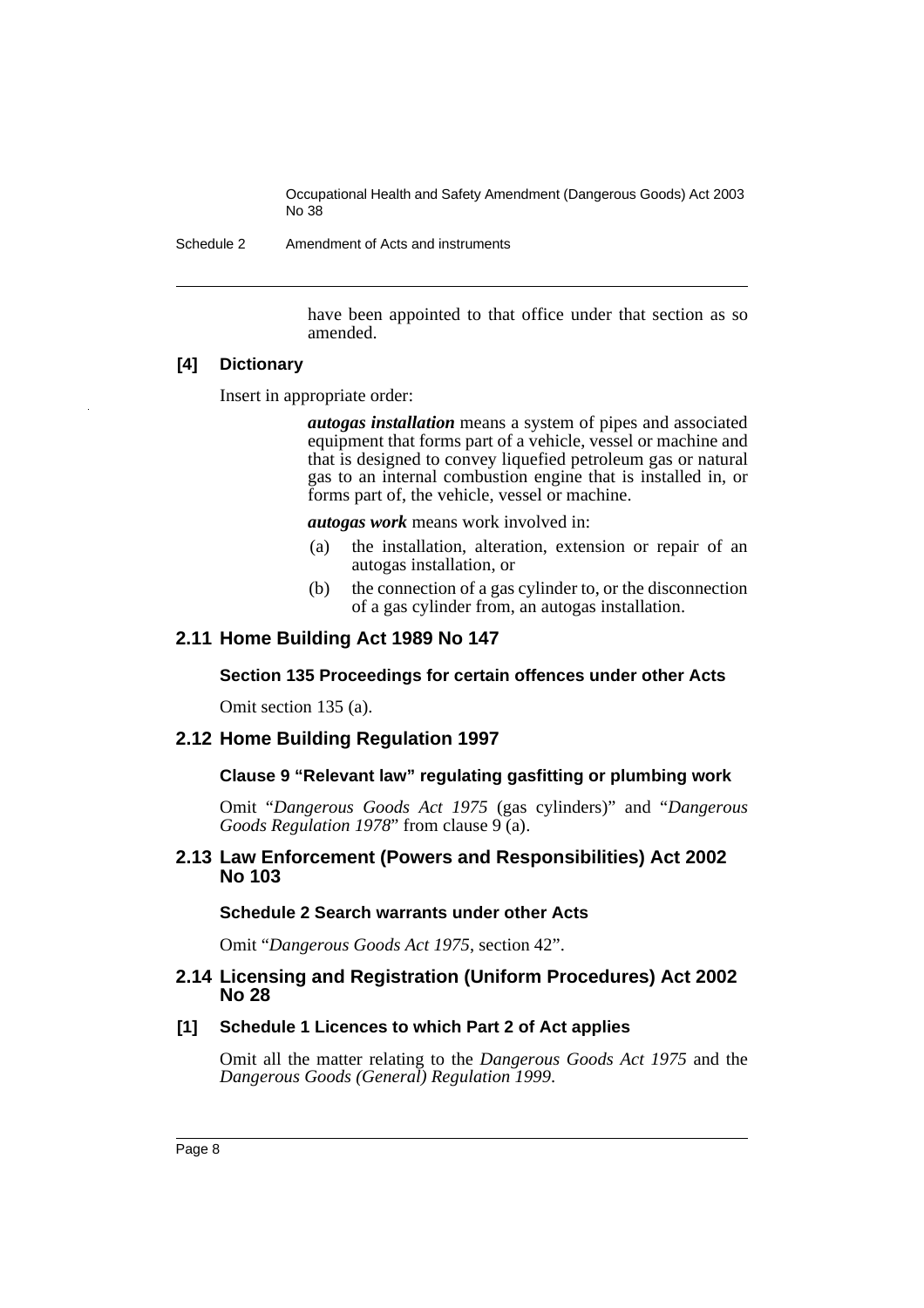Amendment of Acts and instruments **Schedule 2** and instruments Schedule 2 and instruments

## **[2] Schedule 1**

Insert in appropriate order:

#### **Explosives Act 2003**

section 11, explosives licence

## **2.15 Maritime Services Act 1935 No 47**

## **Section 38 Regulations**

Omit the definition of *dangerous goods* in section 38 (4).

Insert instead:

*dangerous goods* has the same meaning as in the *Road and Rail Transport (Dangerous Goods) Act 1997*.

# **2.16 Mines Inspection General Rule 2000**

## **[1] Clause 60 Manufacture of explosives**

Omit "*Dangerous Goods Act 1975*" from clause 60 (2).

Insert instead "*Explosives Act 2003*".

#### **[2] Clause 61 Storage of explosives**

Omit "licensed under the *Dangerous Goods Act 1975*" from clause 61 (1) (a).

Insert instead "in accordance with a licence under the *Explosives Act 2003*".

# **2.17 National Parks and Wildlife Act 1974 No 80**

# **Section 5 Definitions**

Omit "*Dangerous Goods Act 1975*" from the definition of *explosive* in section  $5(1)$ .

Insert instead "*Explosives Act 2003*".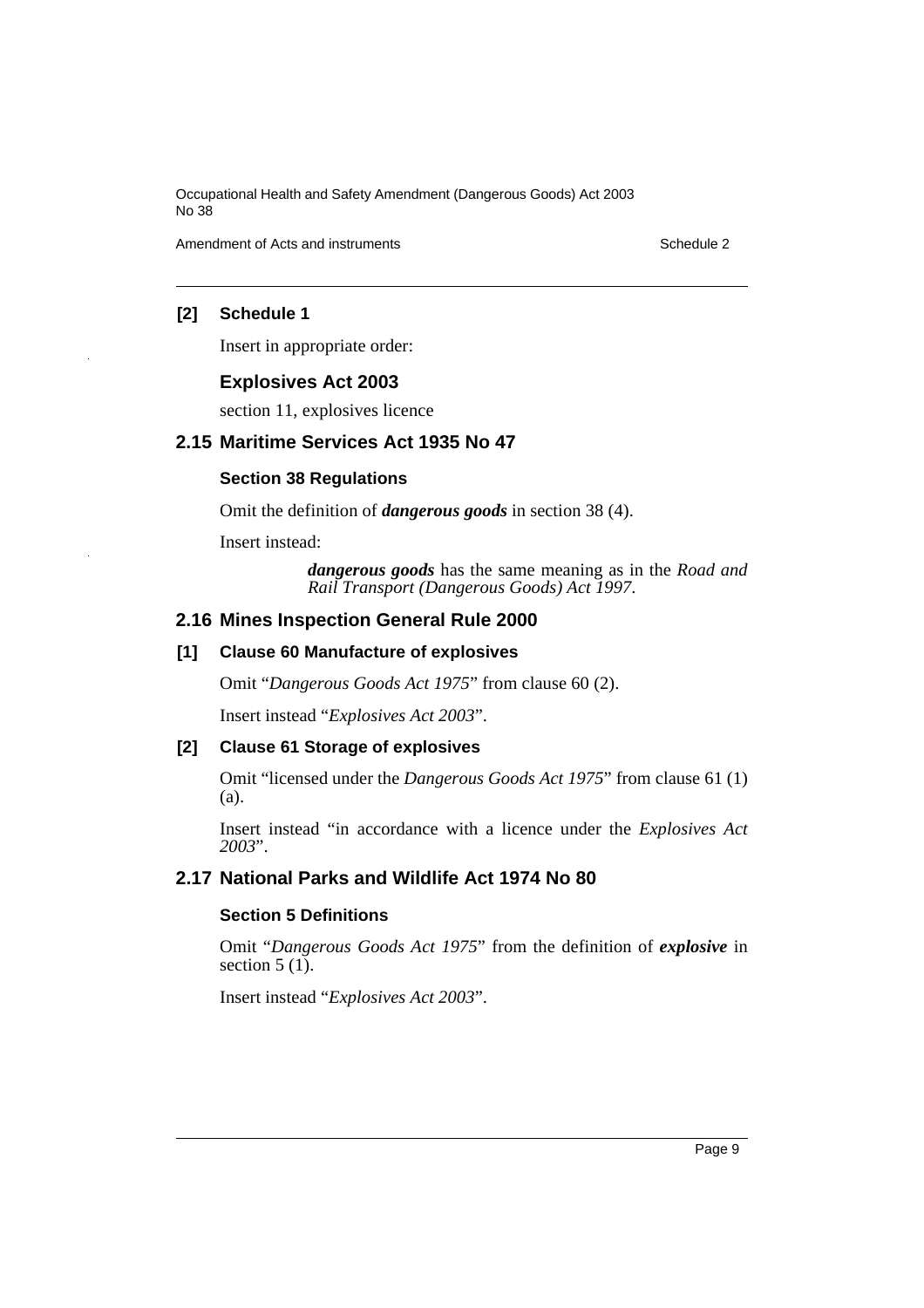Schedule 2 Amendment of Acts and instruments

# **2.18 Pipelines Act 1967 No 90**

#### **Section 5 Application of Act**

Omit "the *Dangerous Goods Act 1975*" from section 5 (1) (e).

Insert instead "the *Road and Rail Transport (Dangerous Goods) Act 1997*".

## **2.19 Road Transport (Safety and Traffic Management) Act 1999 No 20**

### **[1] Section 8 Interpretation**

Omit "the *Dangerous Goods Act 1975* or" from section 8 (3) (g) (i).

#### **[2] Section 59 Definitions**

Omit "the *Dangerous Goods Act 1975*, or" from the definition of *prescribed officer* in section 59 (1).

Insert instead "the *Explosives Act 2003* or the *Occupational Health and Safety Act 2000*, or".

# **[3] Section 60 Application of this Division**

Omit "the *Dangerous Goods Act 1975* or" from section 60 (1) (b).

#### **2.20 Road Transport (Safety and Traffic Management) (Road Rules) Regulation 1999**

# **[1] Clause 59 Carriage of dangerous goods**

Omit "the *Dangerous Goods Act 1975* or" from the definition of *dangerous goods* in clause 59 (1).

#### **[2] Dictionary**

Omit "the *Dangerous Goods Act 1975* or" from the definition of *dangerous goods* in Part 2.

# **2.21 Road Transport (Vehicle Registration) Regulation 1998**

# **[1] Clause 64 Proprietor's authorities**

Omit "and a licence under the *Dangerous Goods Act 1975*" from clause 64 (3).